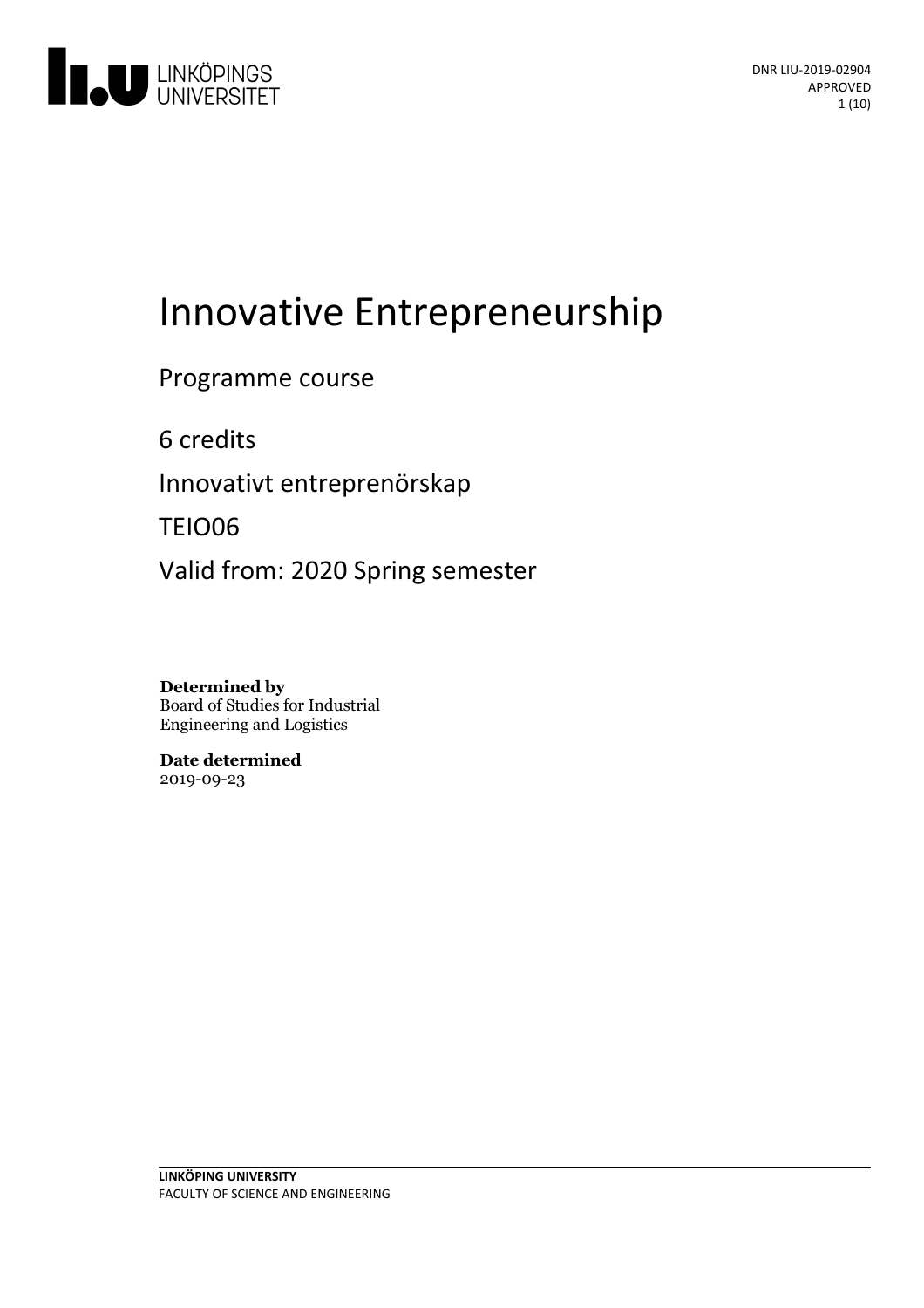# Main field of study

Industrial Engineering and Management

Course level

Second cycle

### Advancement level

A1X

# Course offered for

- Master's Programme in Industrial Engineering and Management
- Master's Programme in Sustainability Engineering and Management
- Computer Science and Engineering, M Sc in Engineering
- Design and Product Development, M Sc in Engineering
- Energy-Environment-Management M Sc in Engineering
- Industrial Engineering and Management International, M Sc in Engineering
- Industrial Engineering and Management, M Sc in Engineering
- Information Technology, M Sc in Engineering
- Computer Science and Software Engineering, M Sc in Engineering

### Entry requirements

Note: Admission requirements for non-programme students usually also include admission requirements for the programme and threshold requirements for progression within the programme, or corresponding.

# **Prerequisites**

Three years of completed university studies with an engineering major and basic knowledge in project management and industrial management.

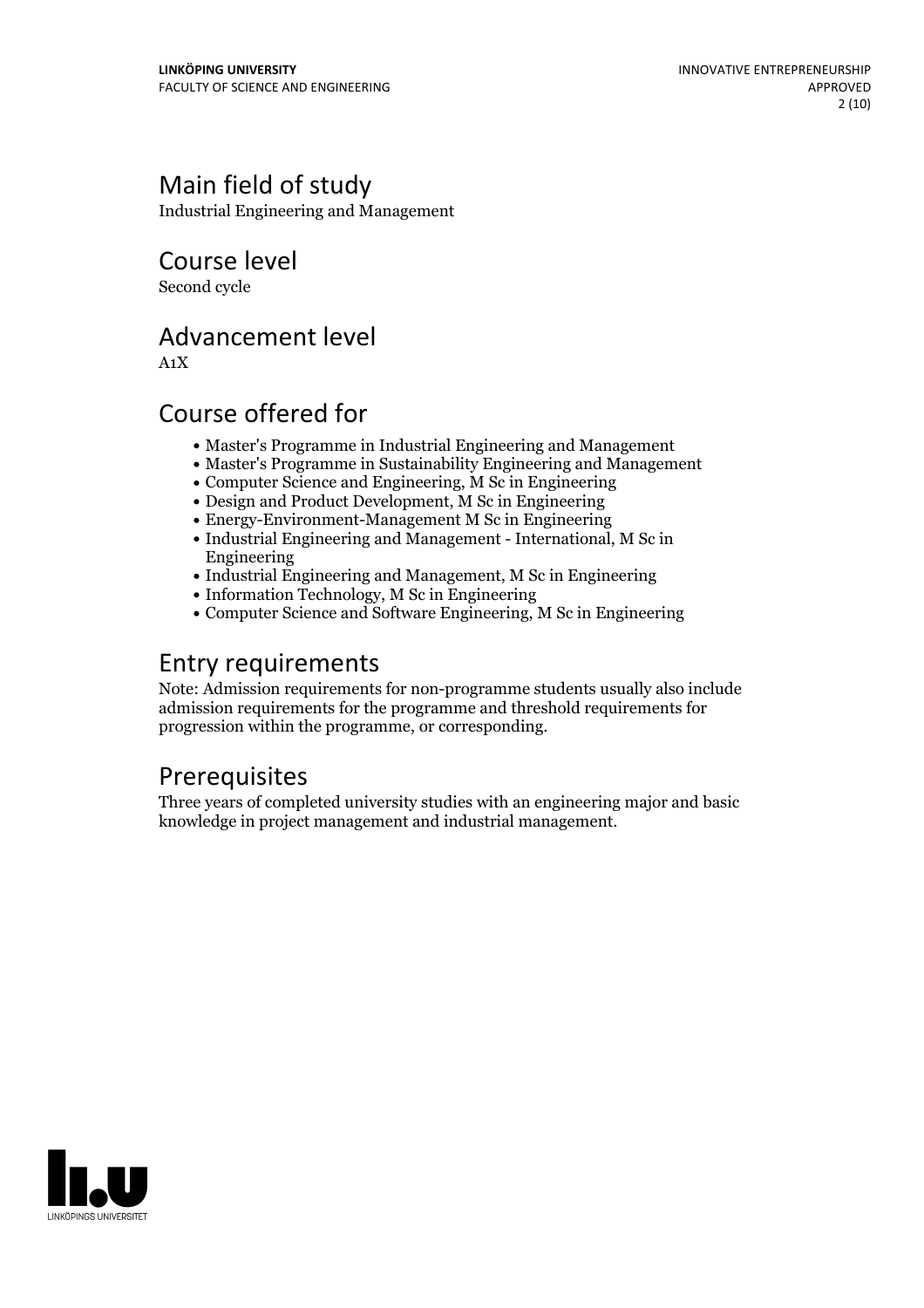# Intended learning outcomes

The overall purpose of the course is for students to acquire knowledge and abilities within the area of entrepreneurship, with particular focus on idea feasibility analysis and business planning for new, innovative ventures. After the course, students should be able to

- account for, compare and take a position on different theoretical perspectives on entrepreneurship and relate different empirical examples to them;
- account for and compare different theories that describe what it takes to start up and organise innovative ventures;
- $\bullet$  discuss the advantages and disadvantages of business planning for innovative ventures;
- account for the information and the analyses needed to do a feasilbility analysis and write a draft business plan for an innovative venture and have the ability to collect and analyse relevant information for that purpose; and
- communicate a feasibility analysis/business plan orally and in writing.

### Course content

The course focuses technology-based entrepreneurship, with a particular focus on ventures based on new products and services. It is divided into two themes, where the latter is the main one:

- *Innovative entrepreneurship*. What is entrepreneurship? What are the specific conditions of new, innovative ventures and how can such ventures be organised?
- *Business planning for innovative ventures*. To do a feasibility analysis: information requirements and analyses. To write and present a business plan. Within this themes, students work in groups to do a feasibility analysis and write a limited business plan for an innovative venture.

# Teaching and working methods

The course is organised in terms of lectures and seminars in English. Group assignments and individual assignments support learning. Driving force is an important aspect of entrepreneurship, and students' driving force will therefore be emphasised in the course; the course is to a large extent problem based and students are required to take responsibility for their own learning. The course runs over the entire spring semester.

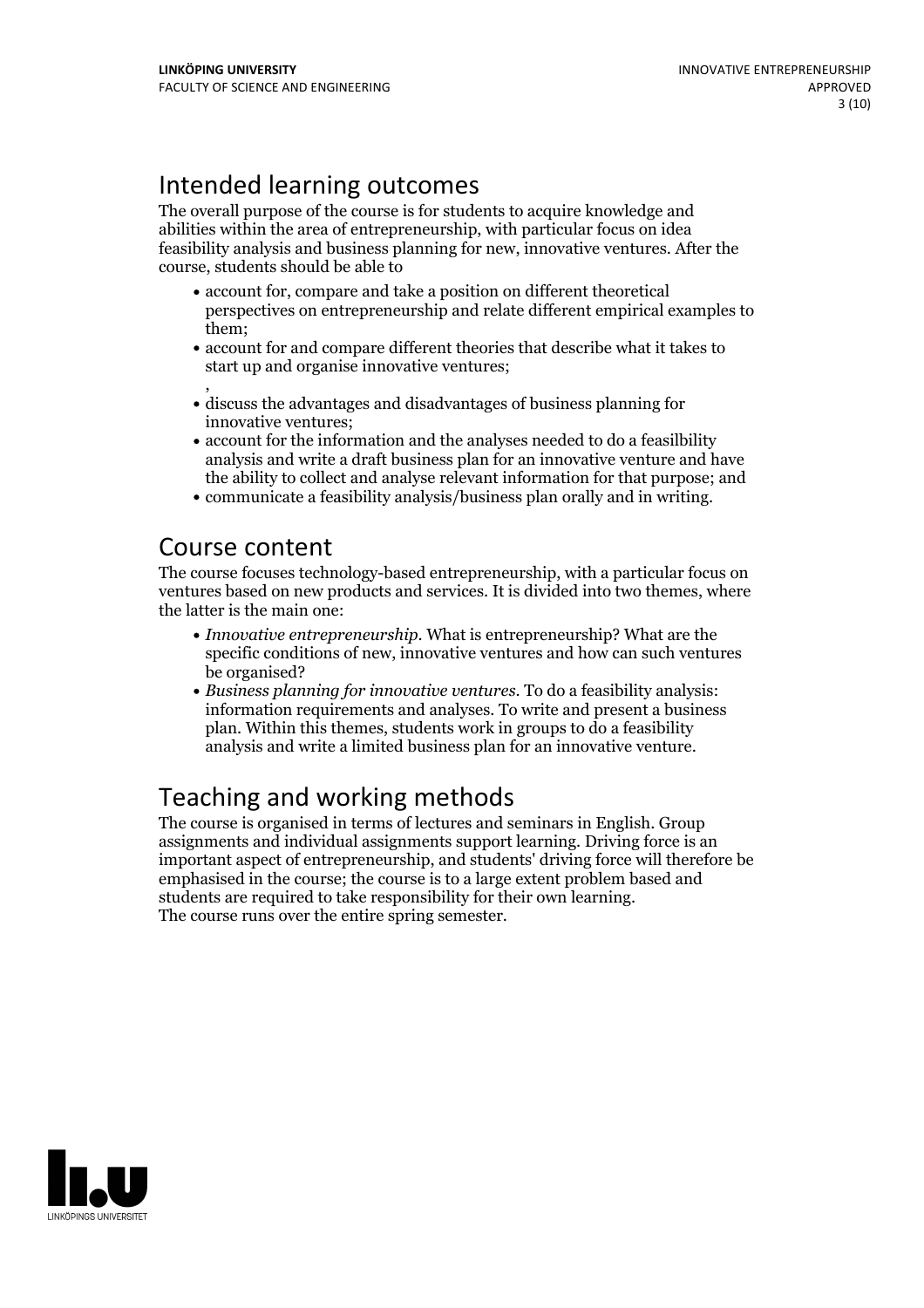### Examination

| UPG <sub>1</sub> | Individual assignments | 2 credits | U, 3, 4, 5 |
|------------------|------------------------|-----------|------------|
| UPG <sub>2</sub> | Project work           | 4 credits | U, 3, 4, 5 |

UPG1 includes assignments about innovative ventures and is examined

UPG2 includes assignments about business planning and is examamined both individually and in group. In determining each grade and the total grade on the course, the results of all

assignments will be weighed together. To pass the course, students are required to get a Pass grade on all assignments and to attend any compulsory lectures and seminars (see course information distributed at the course introduction). Foreign students will also receive an ECTS grade. Students who get a failgrade on any assignment will get one opportunity during the course to revise that assignment to try to get a pass grade (no higher grade than 3). However, it is not allowed to revise assignments with pass grades in order to receive a higher grade.

### Grades

Four-grade scale, LiU, U, 3, 4, 5

# Other information

#### **About teaching and examination language**

The teaching language is presented in the Overview tab for each course. The examination language relates to the teaching language as follows:

- If teaching language is Swedish, the course as a whole or in large parts, is taught in Swedish. Please note that although teaching language is Swedish, parts of the course could be given in English. Examination language is
- If teaching language is Swedish/English, the course as a whole will be taught in English if students without prior knowledge of the Swedish language participate. Examination language is Swedish or English
- (depending on teaching language).<br>• If teaching language is English, the course as a whole is taught in English.<br>Examination language is English.

#### **Other**

The course is conducted in a manner where both men's and women's

experience and knowledge are made visible and developed. The planning and implementation of <sup>a</sup> course should correspond to the course syllabus. The course evaluation should therefore be conducted with the course syllabus as a starting point.

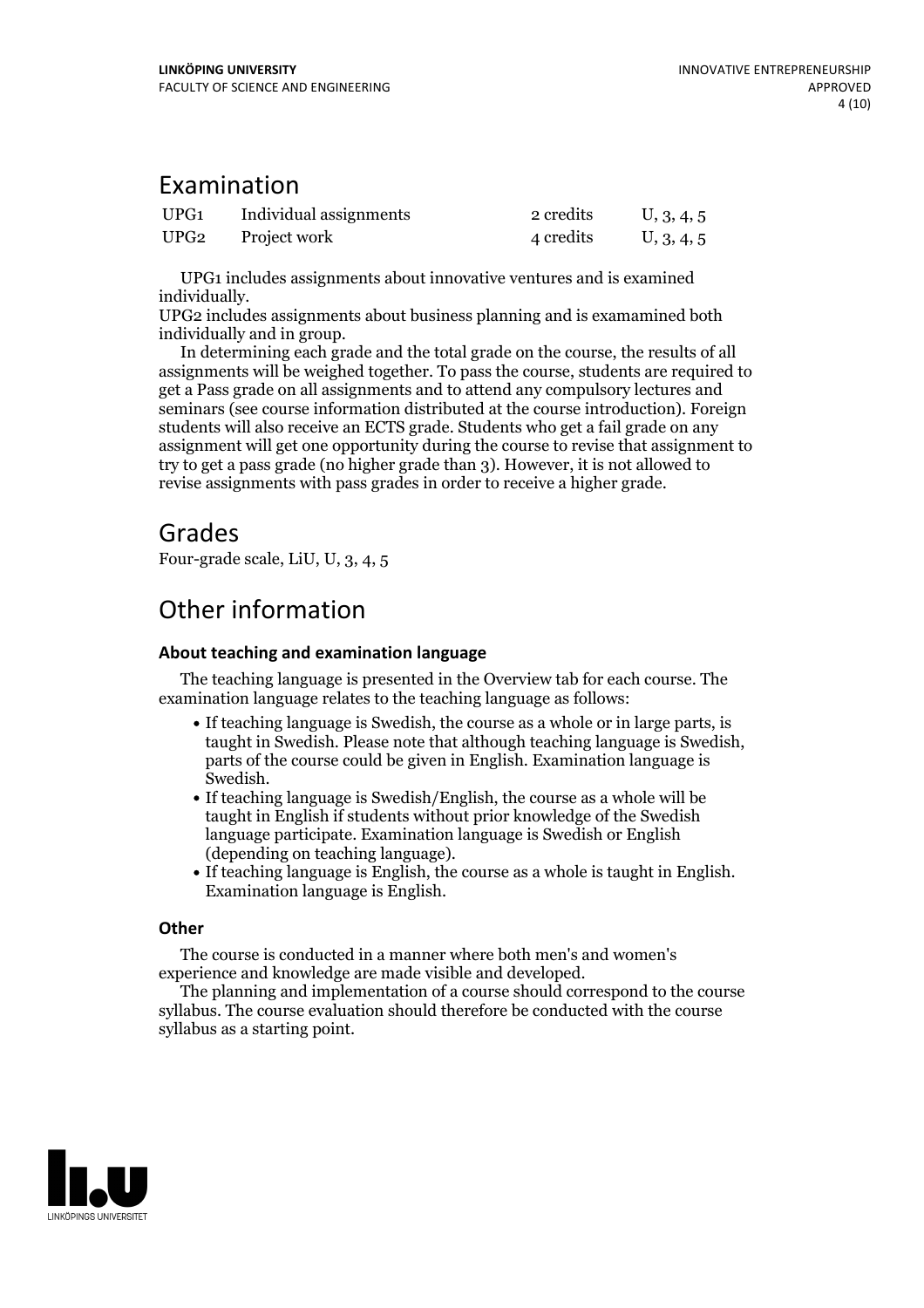### Department

Institutionen för ekonomisk och industriell utveckling

# Director of Studies or equivalent

Dag Swartling

### Examiner

Charlotte Norrman

### Education components

Preliminary scheduled hours: 47 h Recommended self-study hours: 113 h

### Course literature

#### **Other**

Scientific articles and chapters from books.<br>Guides for business planning, e.g. Barringer, B.R. (2015): Preparing Effective Business Plans. An Entrepreneurial Approach, Global Edition, 2/E, Pearson

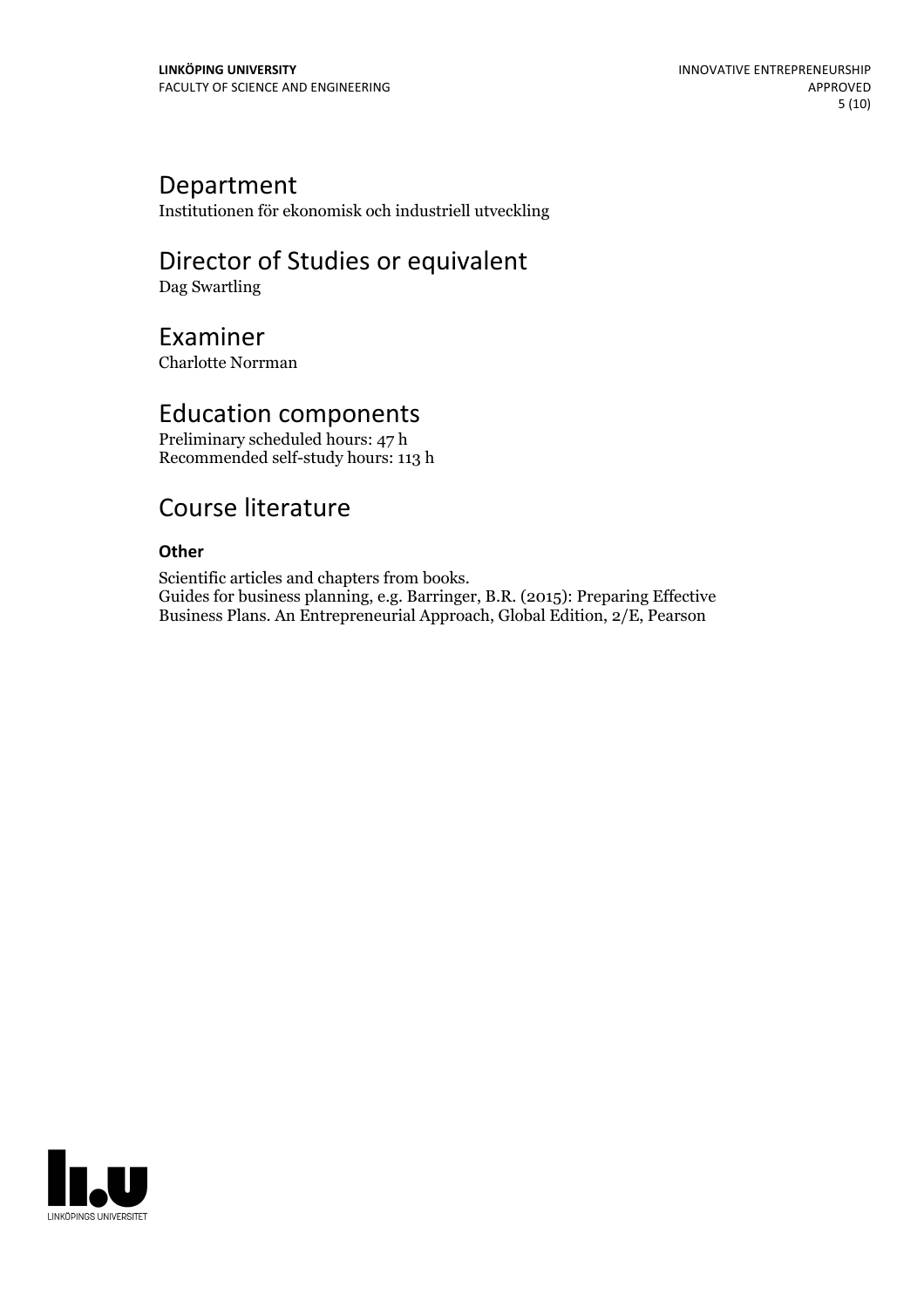# **Common rules**

### **Course syllabus**

A syllabus must be established for each course. The syllabus specifies the aim and contents of the course, and the prior knowledge that a student must have in order to be able to benefit from the course.

### **Timetabling**

Courses are timetabled after a decision has been made for this course concerning its assignment to a timetable module.

#### **Interrupting a course**

The vice-chancellor's decision concerning regulations for registration, deregistration and reporting results (Dnr LiU-2015-01241) states that interruptions in study are to be recorded in Ladok. Thus, all students who do not participate in a course for which they have registered must record the interruption, such that the registration on the course can be removed. Deregistration from <sup>a</sup> course is carried outusing <sup>a</sup> web-based form: https://www.lith.liu.se/for-studenter/kurskomplettering?l=en.

### **Cancelled courses**

Courses with few participants (fewer than 10) may be cancelled or organised in a manner that differs from that stated in the course syllabus. The Dean is to deliberate and decide whether a course is to be cancelled or changed from the course syllabus.

### **Guidelines relatingto examinations and examiners**

For details, see Guidelines for education and examination for first-cycle and second-cycle education at Linköping University, http://styrdokument.liu.se/Regelsamling/VisaBeslut/917592.

An examiner must be employed as a teacher at LiU according to the LiU Regulations for Appointments

(https://styrdokument.liu.se/Regelsamling/VisaBeslut/622784). For courses in second-cycle, the following teachers can be appointed as examiner: Professor (including Adjunct and Visiting Professor), Associate Professor (including Adjunct), Senior Lecturer (including Adjunct and Visiting Senior Lecturer), Research Fellow, or Postdoc. For courses in first-cycle, Assistant Lecturer (including Adjunct and Visiting Assistant Lecturer) can also be appointed as examiner in addition to those listed for second-cycle courses. In exceptional cases, a Part-time Lecturer can also be appointed as an examiner at both first- and second cycle, see Delegation of authority for the Board of Faculty of Science and Engineering.

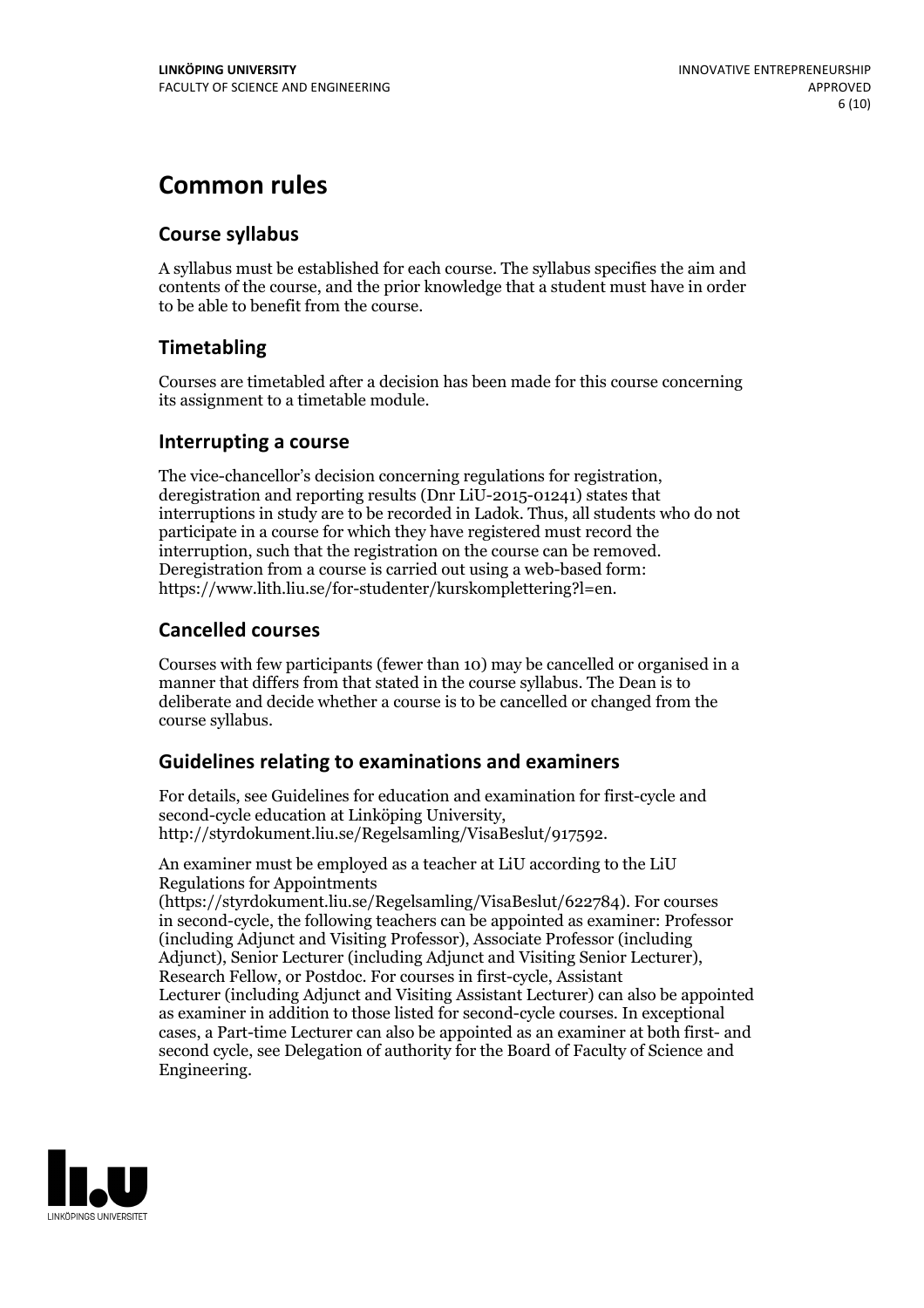#### **Forms of examination**

#### **Examination**

Written and oral examinations are held at least three times a year: once immediately after the end of the course, once in August, and once (usually) in one of the re-examination periods. Examinations held at other times are to follow a decision of the board of studies.

Principles for examination scheduling for courses that follow the study periods:

- courses given in VT1 are examined for the first time in March, with re-examination in June and August
- courses given in VT2 are examined for the first time in May, with re-examination in August and October
- courses given in HT1 are examined for the first time in October, with re-examination in January and August
- courses given in HT2 are examined for the first time in January, with re-examination in March and in August.

The examination schedule is based on the structure of timetable modules, but there may be deviations from this, mainly in the case of courses that are studied and examined for several programmes and in lower grades (i.e. 1 and 2).

Examinations for courses that the board of studies has decided are to be held in alternate years are held three times during the school year in which the course is given according to the principles stated above.

Examinations for courses that are cancelled orrescheduled such that they are not given in one or several years are held three times during the year that immediately follows the course, with examination scheduling that corresponds to the scheduling that was in force before the course was cancelled or rescheduled.

When a course is given for the last time, the regular examination and two re-<br>examinations will be offered. Thereafter, examinations are phased out by offering three examinations during the following academic year at the same times as the examinations in any substitute course. If there is no substitute course, three examinations will be offered during re-examination periods during the following academic year. Other examination times are decided by the board of studies. In all cases above, the examination is also offered one more time during the academic year after the following, unless the board of studies decides otherwise.

If a course is given during several periods of the year (for programmes, or on different occasions for different programmes) the board or boards of studies determine together the scheduling and frequency of re-examination occasions.

#### **Registration for examination**

In order to take an examination, a student must register in advance at the Student Portal during the registration period, which opens 30 days before the date of the examination and closes 10 days before it. Candidates are informed of the location of the examination by email, four days in advance. Students who have not

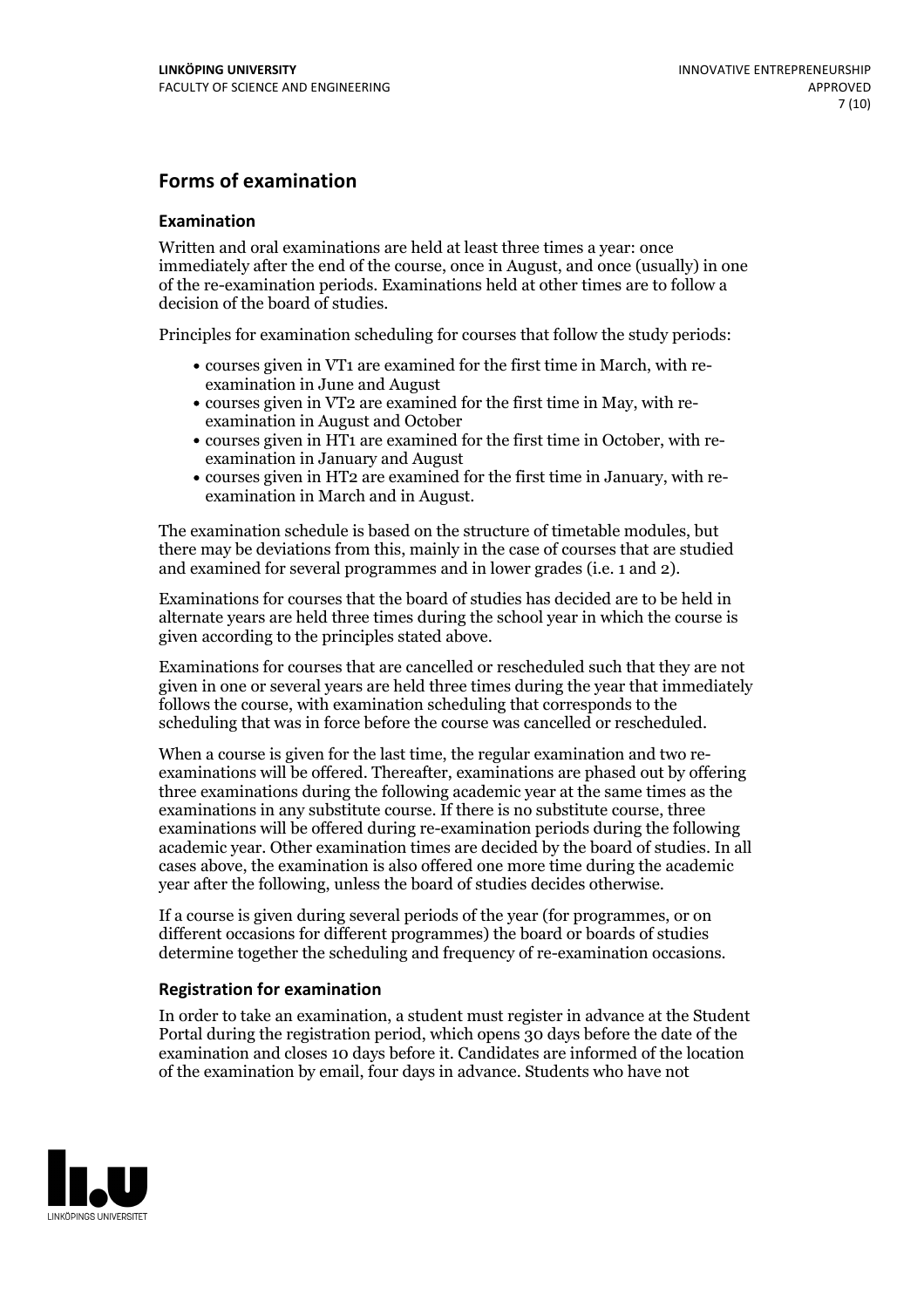registered for an examination run the risk of being refused admittance to the examination, if space is not available.

Symbols used in the examination registration system:

\*\* denotes that the examination is being given for the penultimate time.

\* denotes that the examination is being given for the last time.

#### **Code of conduct for students during examinations**

Details are given in a decision in the university's rule book: http://styrdokument.liu.se/Regelsamling/VisaBeslut/622682.

#### **Retakes for higher grade**

Students at the Institute of Technology at LiU have the right to retake written examinations and computer-based examinations in an attempt to achieve a higher grade. This is valid for all examination components with code "TEN" and "DAT". The same right may not be exercised for other examination components, unless otherwise specified in the course syllabus.

A retake is not possible on courses that are included in an issued degree diploma.

#### **Retakes of other forms of examination**

Regulations concerning retakes of other forms of examination than written examinations and computer-based examinations are given in the LiU guidelines

http://styrdokument.liu.se/Regelsamling/VisaBeslut/917592.

#### **Plagiarism**

For examinations that involve the writing of reports, in cases in which it can be assumed that the student has had access to other sources (such as during project work, writing essays, etc.), the material submitted must be prepared in accordance with principles for acceptable practice when referring to sources (references or quotations for which the source is specified) when the text, images, ideas, data,  $\vec{e}$  etc. of other people are used. It is also to be made clear whether the author has reused his or her own text, images, ideas, data, etc. from previous examinations, such as degree projects, project reports, etc. (this is sometimes known as "self- plagiarism").

A failure to specify such sources may be regarded as attempted deception during examination.

#### **Attempts to cheat**

In the event of <sup>a</sup> suspected attempt by <sup>a</sup> student to cheat during an examination, or when study performance is to be assessed as specified in Chapter <sup>10</sup> of the Higher Education Ordinance, the examiner is to report this to the disciplinary board of the university. Possible consequences for the student are suspension from study and a formal warning. More information is available at https://www.student.liu.se/studenttjanster/lagar-regler-rattigheter?l=en.

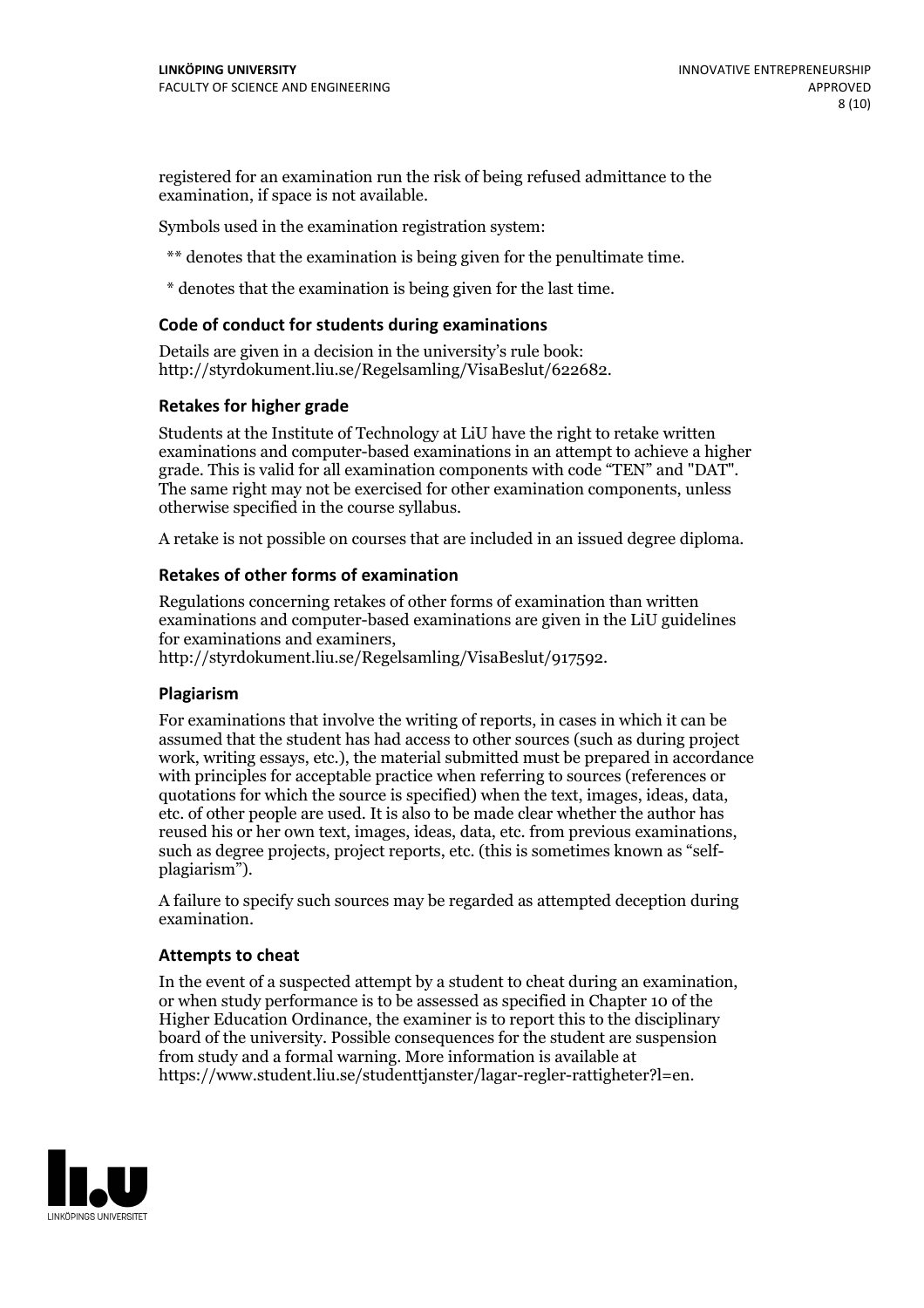#### **Grades**

The grades that are preferably to be used are Fail (U), Pass (3), Pass not without distinction  $(4)$  and Pass with distinction  $(5)$ .

- 1. Grades U, 3, 4, 5 are to be awarded for courses that have written
- examinations. 2. Grades Fail (U) and Pass (G) may be awarded for courses with <sup>a</sup> large degree of practical components such as laboratory work, project work and group work. 3. Grades Fail (U) and Pass (G) are to be used for degree projects and other
- independent work.

#### **Examination components**

- 
- 1. Grades U, 3, 4, <sup>5</sup> are to be awarded for written examinations (TEN). 2. Examination components for which the grades Fail (U) and Pass (G) may be awarded are laboratory work (LAB), project work (PRA), preparatory written examination (KTR), oral examination (MUN), computer-based
- examination (DAT), home assignment (HEM), and assignment (UPG). 3. Students receive grades either Fail (U) or Pass (G) for other examination components in which the examination criteria are satisfied principally through active attendance such as other examination (ANN), tutorial group
- (BAS) or examination item (MOM). 4. Grades Fail (U) and Pass (G) are to be used for the examination components Opposition (OPPO) and Attendance at thesis presentation (AUSK) (i.e. part of the degree project).

For mandatory components, the following applies: If special circumstances prevail, and if it is possible with consideration of the nature of the compulsory component, the examiner may decide to replace the compulsory component with another equivalent component. (In accordance with the LiU Guidelines for education and examination for first-cycle and second-cycle education at Linköping University, http://styrdokument.liu.se/Regelsamling/VisaBeslut/917592).

For written examinations, the following applies: If the LiU coordinator for students with disabilities has granted a student the right to an adapted examination for a written examination in an examination hall, the student has the right to it. If the coordinator has instead recommended for the student an adapted examination or alternative form of examination, the examiner may grant this if the examiner assesses that it is possible, based on consideration of the course objectives. (In accordance with the LiU Guidelines for education and examination for first-cycle and second-cycle education at Linköping University, http://styrdokument.liu.se/Regelsamling/VisaBeslut/917592).

The examination results for a student are reported at the relevant department.

### **Regulations (applyto LiU in its entirety)**

The university is a government agency whose operations are regulated by